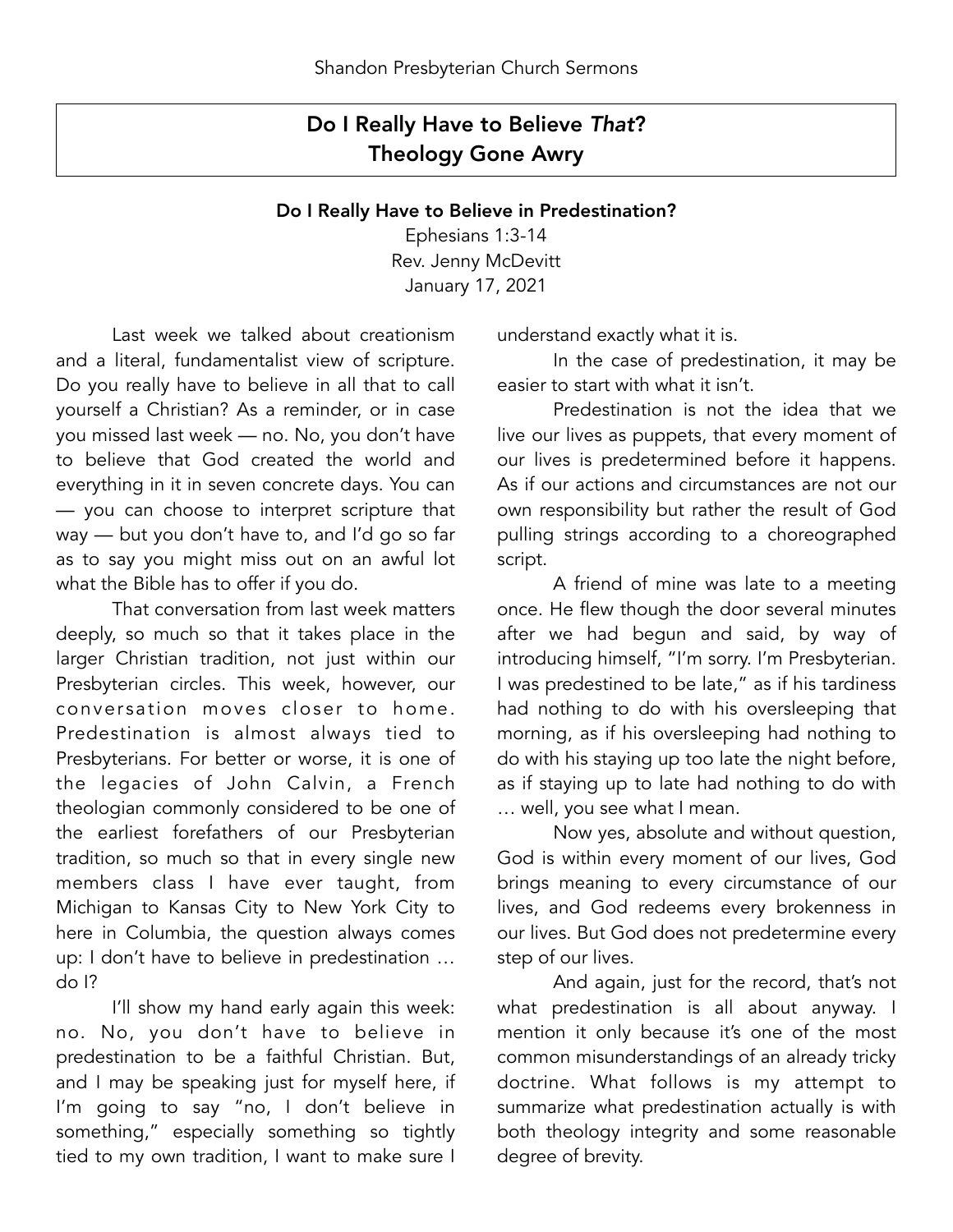Predestination claims two things: first, that God is how and why we have life; and second, that God not only calls us into life now, but also invites us into eternal salvation later. Here's how that doctrine came to be.

 One of the biggest theological shifts to come out of the Protestant Reformation was toward the concept of unmerited grace. We cannot earn God's favor. We cannot buy God's favor. We cannot negotiate or bargain for God's favor. God's favor, God's grace — simply is. And for John Calvin, he believed so fervently in God's grace, he believed everything good about humans is a result of that grace — that without such grace, we are actually, fundamentally pretty wretched beings.

 He called that "total depravity." Sinfulness permeates every facet of our being, he believed, except, thanks to God, grace shows up and saves us from ourselves. Whatever salvation we know, in this life or the next, comes only and exclusively from God's abundant grace. Grace that comes to us not because we do anything to deserve it, but because God loves us so much, God just can't help himself.

 That's where all of our stalwart Reformed theologians ever since Calvin have rushed in to defend him — to reassure those of us who raise an eyebrow at the whole idea that love really is ultimately what predestination is all about.

 Calvin truly did believe he was crafting a doctrine of comfort. And to some extent, he was right. I find great, great relief in the idea that eternity lies in God's hands, not ours. That God's love for us is so great, our lives are ultimately in God's control, not ours. Our human history suggests that this is mighty good news.

 But this is where Calvin ran into a significant problem. He couldn't help but notice that some people kept acting in ways that suggested they were not aware of God's grace in their lives. What to make of this? If God's strong and saving grace really was imbued in everyone, how could some people still act so poorly?

 Calvin was adamant that grace could not be subverted in any way by mere humans like us. And the only way he could continue to hold that high view of grace was to conclude that if someone did not believe in God, or did not live in a way that reflected God, well, then, *that* had to be rooted in God's will, as well. This resulted in his declaration that "God in his sovereignty and for the glory of his justice passed over some people and in condemnation of their sin ordained them to eternal death."<sup>1</sup>

<span id="page-1-1"></span> That is officially known as double predestination: some are destined for heaven while others are destined for hell. It is unofficially known as the point at which he loses most people, even, or maybe especially, most Presbyterians.

 It does bring me some measure of comfort to know that the second half of all this, the double part of predestination, came not from Calvin's understanding of God, but from his inability to reconcile his observations of humanity with his understanding of God. That's a struggle I can relate to. I imagine many of you can, too. But even still: I simply can't take predestination as far as Calvin does.

 Let me tell you two stories that illustrate what I *do* believe about predestination. Because our reading today does in fact say, "In Christ we have also obtained an inheritance, having been destined according to the purpose of him who accomplishes all things according to his counsel and will."

 It was nearly 12 years ago now that I was studying for the same exams that our new pastoral assistant, Hannah, will take next week — ordination exams. Y'all pray for her — they are no walk in the park. But lo those many years ago, I was studying with my friend Berry. Berry

<span id="page-1-0"></span><sup>&</sup>lt;sup>[1](#page-1-1)</sup> John Leith, summarizing Calvin in *Introduction to the Reformed Tradition*, page 102.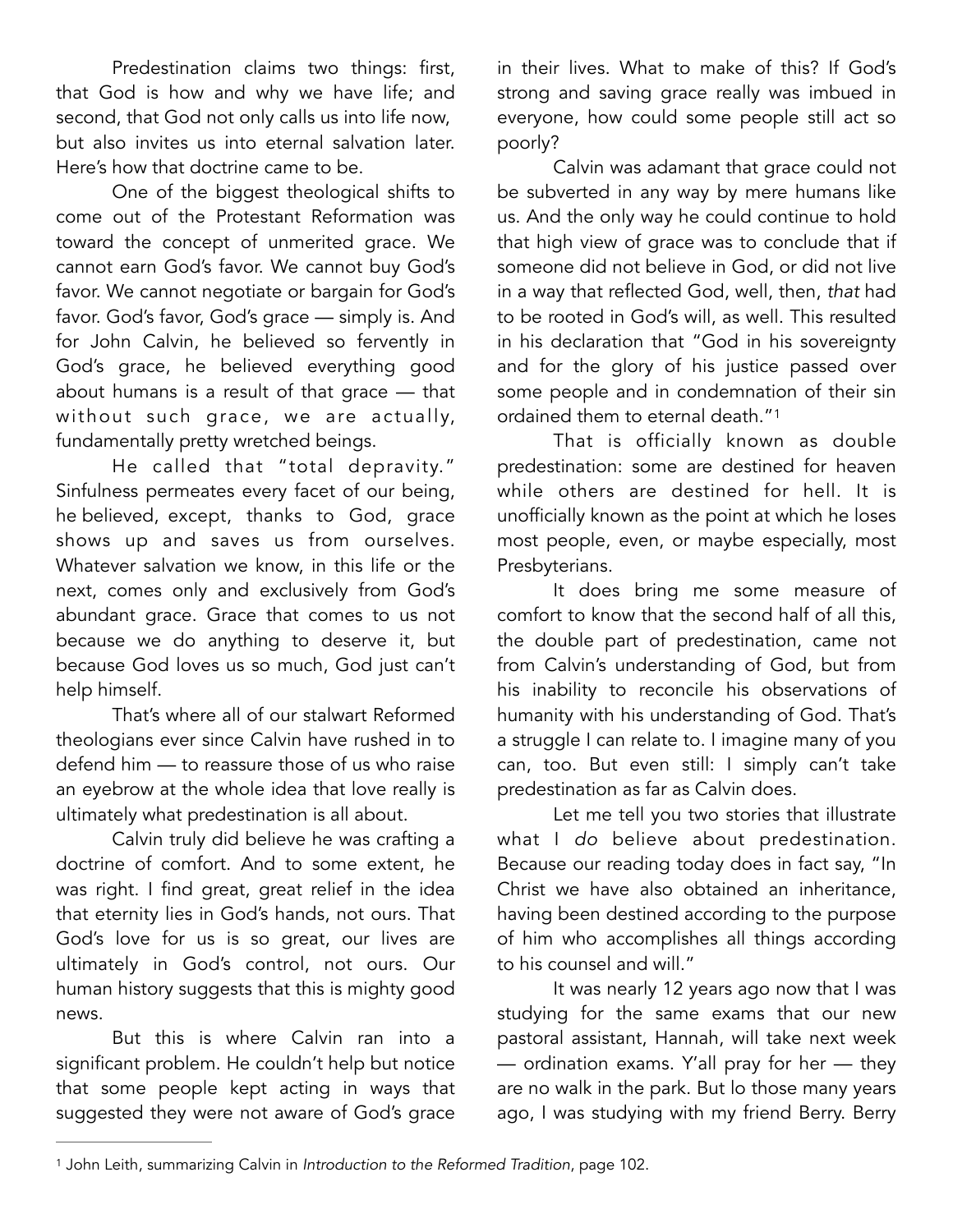and I are dear friends, even to this day. We are also about as different as can be. Berry is tall; I am short. He is an off-the-charts extrovert; I am a textbook introvert. Our study habits were similarly disparate. Where I studied content, Berry studied strategy.

 One of my enduring memories of seminary will forever be Berry standing on a table in the no-talking-please Reading Room, declaring at full volume, "In life and in death, we belong to God. Jenny McDevitt, that is all you need to know. Whatever question is asked, that is the answer. In life and in death, we belong to God." Having finished his sermon on the table, he left the library to go for a run. I continued to study doctrines and creeds. But you better believe that two days later, as I sat writing my theology exam, every one of my answers did, in fact, include the promise, "In life and in death, belong to God." To this day, it is one of the gospel truths I cling to with every fiber of my being. Because "God chose us in Christ before the foundation of the world … In love, God destined us for adoption as his children."

 I would learn even more about that from another friend. We stood in the hallway of the Assembly Inn at Montreat, of all places, as tears ran down her face. She was no stranger to tears: her struggles with infertility seemed to define her life. Months turned into years as she prayed and waited, as she endured agonizing medical procedures and yet: no child. But this time they were tears of joy. She had just received a phone call. She and her husband had just been chosen as adoptive parents for a little infant no more than a few minutes old.

 Everything was happening so fast there was almost no further information available. Was their child a boy or a girl? She didn't know. Was the child black or white or brown? She didn't know. Would the child gravitate to music, or revel in math? She didn't know. Would the child quietly follow rules or look for every loophole? She didn't know. She didn't know

any of that. All she knew was that she was going to be a mother. Her love for that child was a decision her heart made instantly, and there was nothing that child needed to do, nothing that child could do, to ever change that.

 I believe predestination is something like that.

And I think  $-$  or maybe I just hope  $$ that if Calvin were alive today, he'd agree. I think he would, because it really is true to the initial premise of predestination. Where it all went wrong, at least as I understand it, was when he doubled down with double predestination, in order to reconcile things that seemed irreconcilable. The thing is, a life of faith always requires embracing things we do not fully understand. And all due respect to Calvin, forced reconciliation is not faithful reconciliation. Forced reconciliation takes things — or ideas — or people — that cannot hold the same space together and warps one of them until it fits the other. Faithful reconciliation is messy and hard and painful and slow, but it honors the integrity of everything — everyone — involved.

 I can't help but wonder if we as a country in the weeks and months to come, will reach for the low-hanging fruit of forced reconciliation, or if we will dive deep into the work of faithful reconciliation. If we will keep saying, "This is not who we are." If we will keep saying, "We are not racist. I am not racist." If we will keep saying, "We need to come together and heal and move on." Or if we will acknowledge that while what we have witnessed is not who we want to be as Americans, it is who we have been, and it is who we are right now. If we will acknowledge that racism is part of the air we breath, the laws we pass, and the stories we inherit. If we will acknowledge that unity without accountability will not hold, not in any meaningful sort of way.

 I don't know what it looks like — not all of it. I don't with whom we might partner or